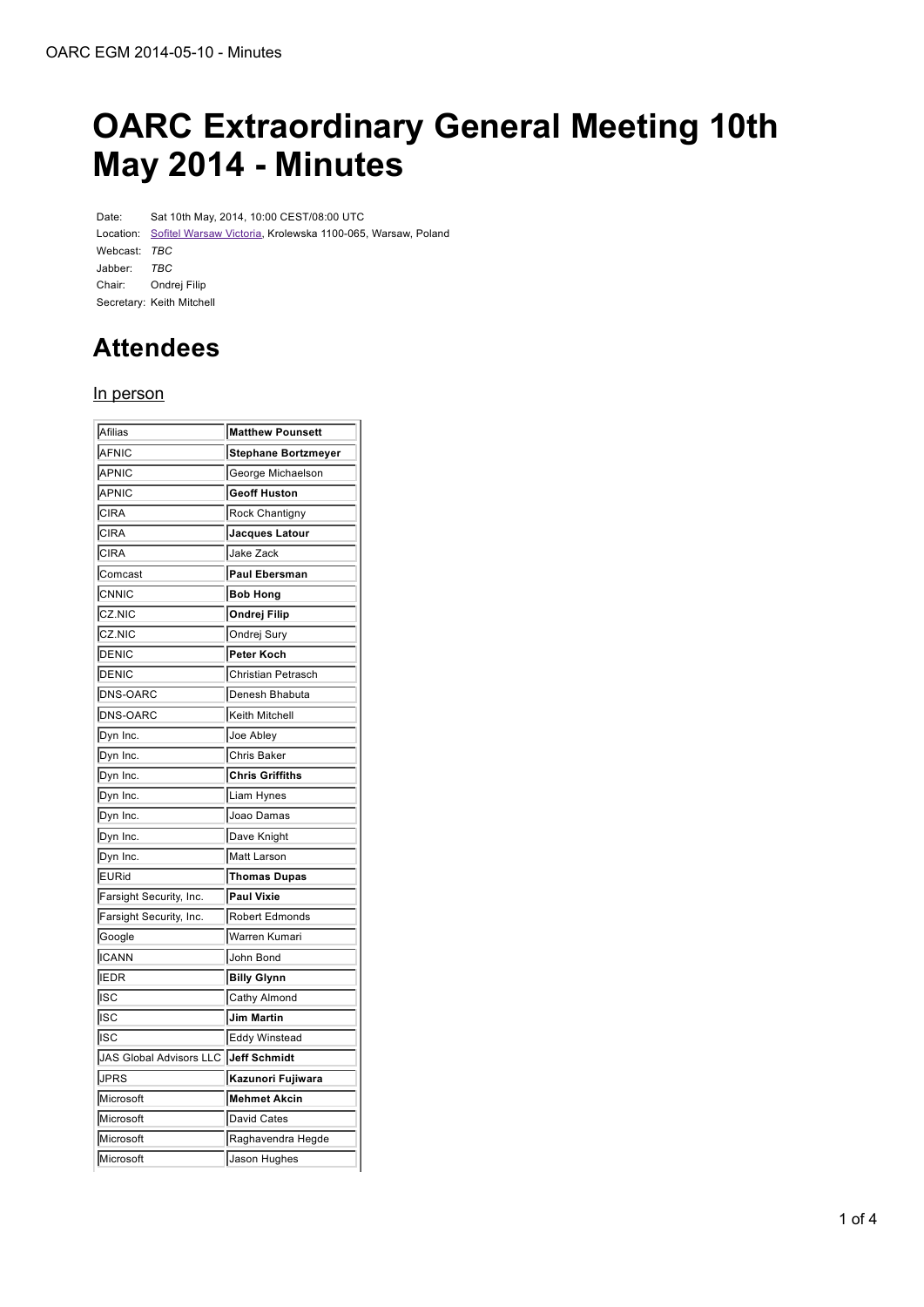#### OARC EGM 2014-05-10 - Minutes

| Netnod          | Lars-Johan Liman         |
|-----------------|--------------------------|
| NIC Chile       | Marco Diaz               |
| NIC Chile       | <b>Eduardo Mercader</b>  |
| NLnet Labs      | <b>Olaf Kolkman</b>      |
| Nominet         | <b>Ray Bellis</b>        |
| Nominet         | Sion Lloyd               |
| Nominum         | Adrian Beaudin           |
| Nominum         | <b>Ralf Weber</b>        |
| Norid           | Jarle Fredrik Greipsland |
| <b>NZRS</b>     | <b>Sebastian Castro</b>  |
| <b>RIPE NCC</b> | Anand Buddhev            |
| <b>RTFM LLP</b> | Jim Reid                 |
| l.SE            | Patrik Wallstrom         |
| SIDN            | Marco Davids             |
| SIDN            | <b>Antoin Verschuren</b> |
| <b>SWITCH</b>   | Matthias Seitz           |
| <b>SWITCH</b>   | Daniel Stirnimann        |
| TCI             | Dmitry Kovalenko         |
| USC-ISI         | John Heidemann           |
| Verisign        | Sean Stuart              |
| Verisign        | <b>Brad Verd</b>         |
| Verisign        | Matt Weinberg            |
| Verisign        | Duane Wessels            |

#### Proxies received

| CentralNIC          | Gavin Brown            |
|---------------------|------------------------|
| <b>Cloudmark</b>    | <b>Olivier Lemarie</b> |
| <b>Demand Media</b> | Wayne Maclaurin        |
| <b>DNSPod</b>       | X.Q. Liao              |
| Donuts              | Chris Cowherd          |
| dotUA               | Igor Sviridov          |
| <b>ICANN</b>        | Terry Manderson        |
| llid                | Rod Rasmussen          |
| <b>MarkMonitor</b>  | John McFadden          |
| <b>OttlX</b>        | William Sotomayor      |
| Secure64            | Amanda Constant        |
| <b>Sky</b>          | Freida Tallon          |
| WIDE                | Akira Kato             |

Total **Votes**: 31 present + 13 proxies = 44

### **Minutes**

- 1. The meeting was called to order at 10:00 by the company Chairman, Ondrej Filip.
- 2. Ondrej Filip then proceeded to present an Introduction from the Chairman.
- 3. The May 2014 OARC EGM formal business was convened at 10:30.
- 4. Presentation and approval of the Minutes from the 2013 AGM was deferred until the 2014 AGM, as these had not yet been fully prepared.
- 5. The following Action of the Members Resolutions were proposed by the Board to the meeting, and voted upon as follows: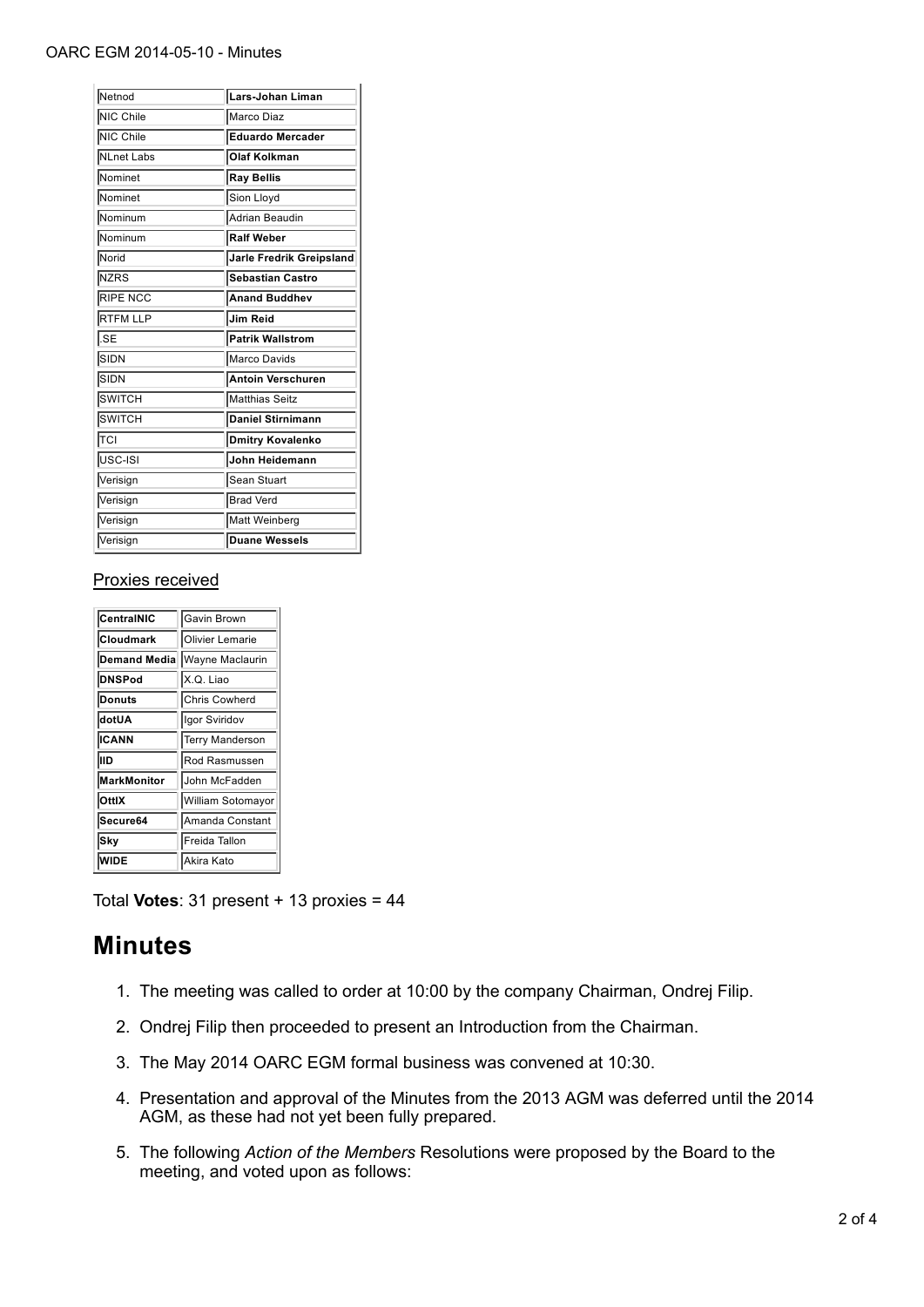1. Change in Member Quorum Requirements

*WHEREAS, Article III, Section 4F of the Company's Bylaws provides that a majority of the members at any meeting of members shall constitute a quorum for the transaction of business; and*

*WHEREAS, it is in the best interests of the Company and its members to change the quorum requirement from a majority of the members to one-third of the members;*

*NOW THEREFORE, IT IS RESOLVED, that Article III, Section 4F of the Company's Bylaws shall be revised to provide that the presence in person or by proxy of one-third of the members at any meeting of members shall consitute a quorum for the transaction of business.*

For: 42 Against: 0 Abstain: 2

2. Electronic Voting

*WHEREAS, Article III, Section 4H of the Company's Bylaws currently provides that members shall be entitled to vote at any meeting of members by voice or by written ballot; and*

*WHEREAS, it is in the best interest of the Company and its members to allow for electronic transmission of written ballots;*

*NOW, THEREFORE, IT IS RESOLVED, that Article III, Section 4H of the Company's Bylaws is hereby revised to provide that the requirement of a written ballot shall be satisfied by a ballot submittted by electronic transmision, provided that any such eleectronic transmission must either set forth or be submitted witth information from which it cn be determined that the electrronic transmission was authorized by the member.*

For: 41 Against: 0 Abstain: 3

3. Voting by Members

*WHEREAS, Article III, Section 2 of the Company's Bylaws currently provides that all members shall have the right to vote as set forth in the Bylaws; and*

*WHEREAS, it is in the best interest of the Company and its members to clarify voting procedures for the members;*

*NOW THEREFORE, IT IS RESOLVED, that Article III, Section 2 of the Company's Bylaws is hereby revised to provide that any such company, institution or other entity which qualifies for membership under Article III, Section of these Bylaws shall be deemeed to include, for purposes of voting all of such company's, institution's or other entity's respective employees, agents and affiliates. In all cases regardless of the number of emmployees, independent contractors, agents or affiliates, such company, institution or other entity shall be entitled to only one vote on any matter which requires approval of the Compaany's members pursuant to the Bylaws.*

For: 40 Against: 0 Abstain: 4